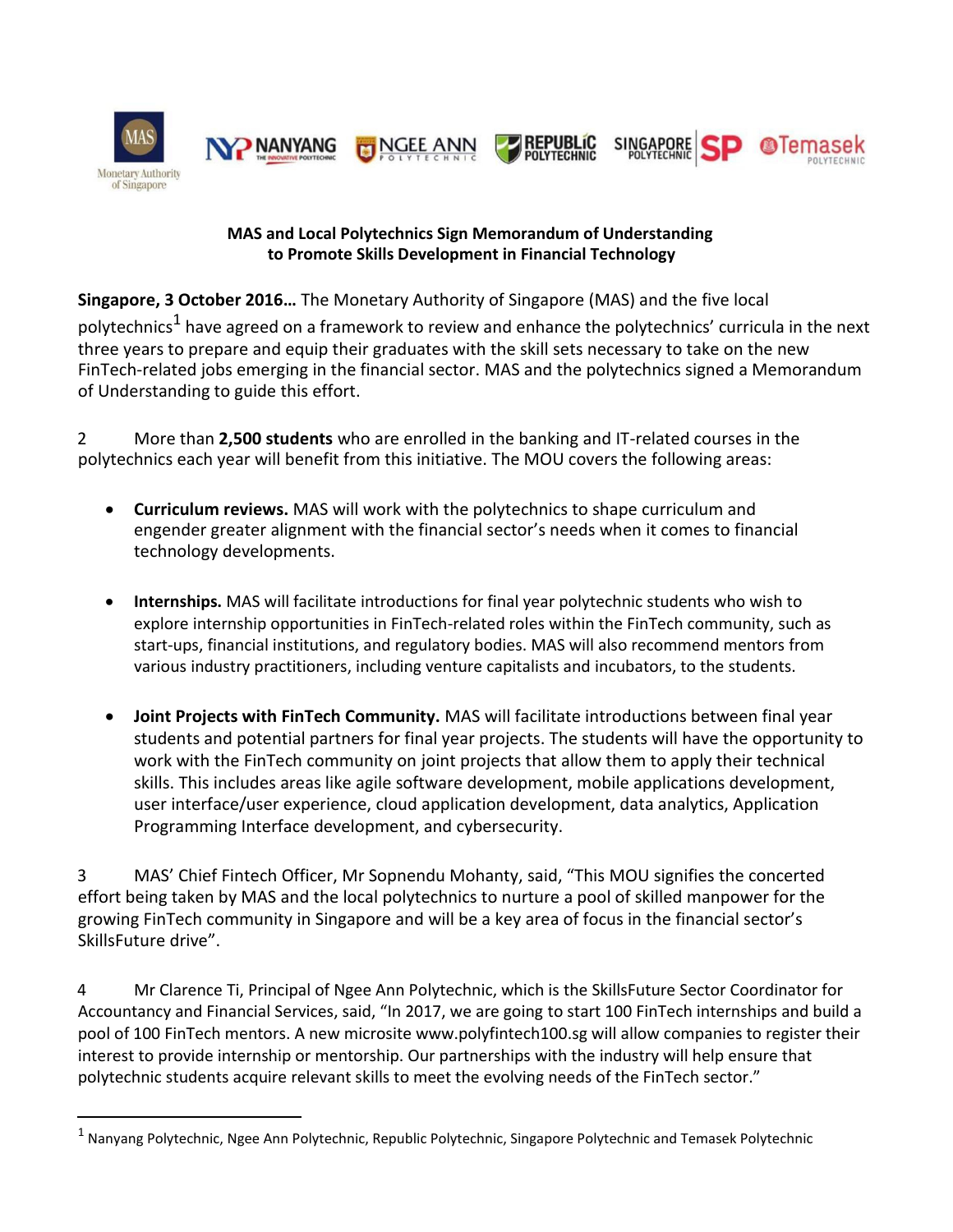\*\*\*\*\*

For media queries, please contact:

Ngee Ann Polytechnic Ms Sarah Lim Corporate Communications Office DID: +65 6460 7353 Email: sarah\_lim@np.edu.sg

Monetary Authority of Singapore Mr Jeff Siaw Assistant Director (Communications) DID: +65 6422 5320 Email: jeff\_siaw@mas.gov.sg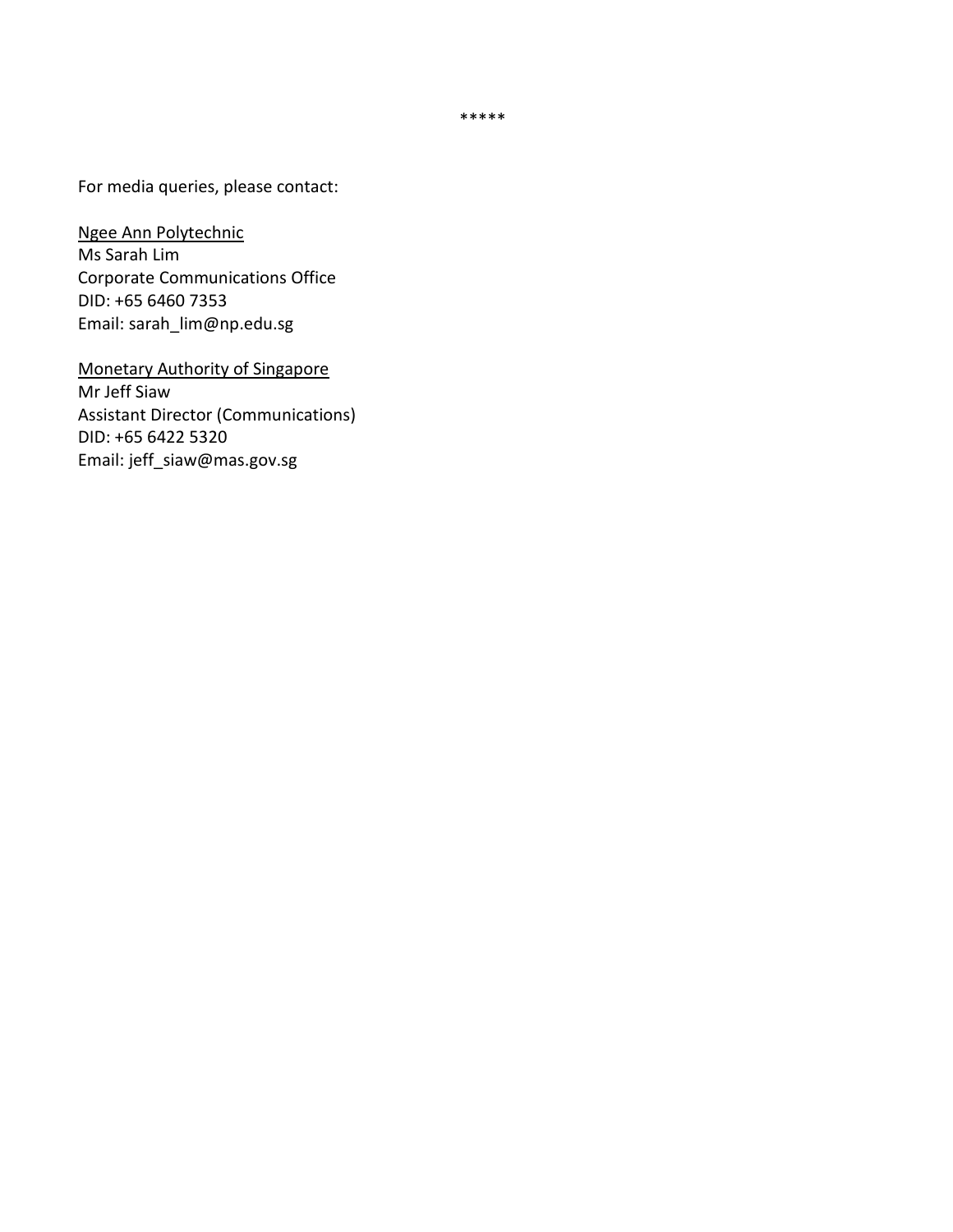## **Other Media Contacts:**

**Nanyang Polytechnic Singapore Polytechnic** Ms Wong Cuiyan Mr Frank Chua Communications & Outreach Department Department of Communications Tel: 6550 0246 Tel: 6780 7043 Email: wong cuiyan@nyp.edu.sg Email: frank chua@sp.edu.sg

**Republic Polytechnic Temasek Polytechnic** Mr Patrick Seng / Mr Julian Soh Ms Vimala Christie Office of Corporate Communications Corporate Communications Tel: 9767 6701 / 9018 0719 Tel: 6780 5019 Email: [patrick\\_seng@rp.edu.sg](mailto:patrick_seng@rp.edu.sg) Email[: vimalac@tp.edu.sg](mailto:vimalac@tp.edu.sg) [julian\\_soh@rp.edu.sg](mailto:julian_soh@rp.edu.sg)

### **About MAS**

As Singapore's central bank, the Monetary Authority of Singapore (MAS) promotes sustained, non-inflationary economic growth through appropriate monetary policy formulation and close macroeconomic surveillance of emerging trends and potential vulnerabilities. It manages Singapore's exchange rate, foreign reserves and liquidity in the banking sector. MAS is also an integrated supervisor overseeing all financial institutions in Singapore -- banks, insurers, capital market intermediaries, financial advisors, and the stock exchange. Being an integrated supervisor allows the MAS to adopt a consistent and progressive regulatory and supervisory approach and framework, thereby ensuring a level playing field across all market segments, sectors and activities. With its mandate to foster a sound and progressive financial services sector in Singapore, MAS also helps shape Singapore's financial industry by promoting a strong corporate governance framework and close adherence to international accounting standards. In addition, it spearheads retail investor education. MAS ensures that Singapore's financial industry remains vibrant, dynamic and competitive by working closely with other government agencies and financial institutions to develop and promote Singapore as a regional and international financial centre. For more information, please visit www.mas.gov.sg.

### **For more information on the various polytechnics, please visit:**

**Nanyang Polytechnic** [www.nyp.edu.sg](http://www.nyp.edu.sg/)

**Ngee Ann Polytechnic** [www.np.edu.sg](http://www.np.edu.sg/)

**Republic Polytechnic** [www.rp.edu.sg](http://www.rp.edu.sg/)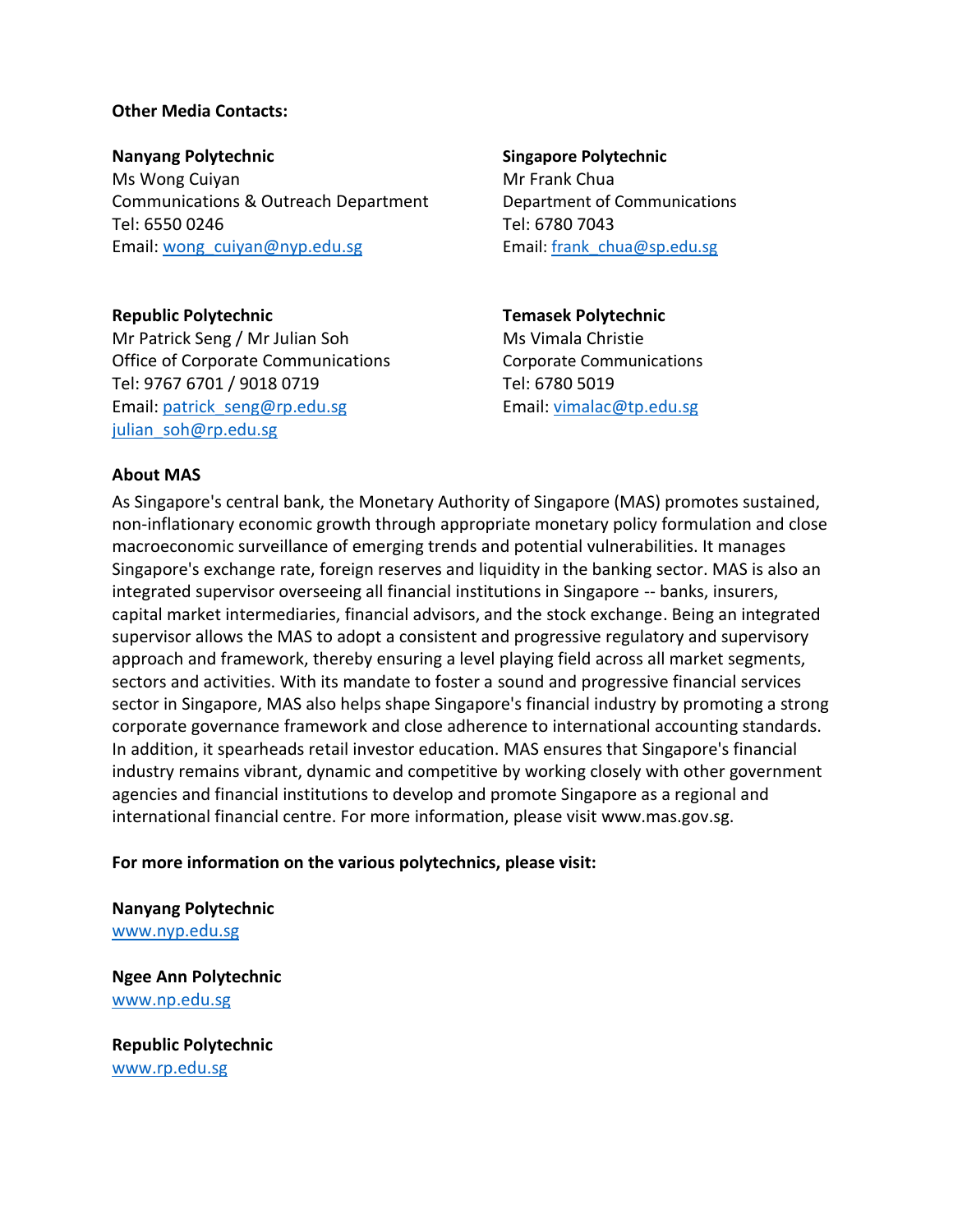**Singapore Polytechnic**

[www.sp.edu.sg](http://www.sp.edu.sg/)

**Temasek Polytechnic** [www.tp.edu.sg](http://www.tp.edu.sg/)